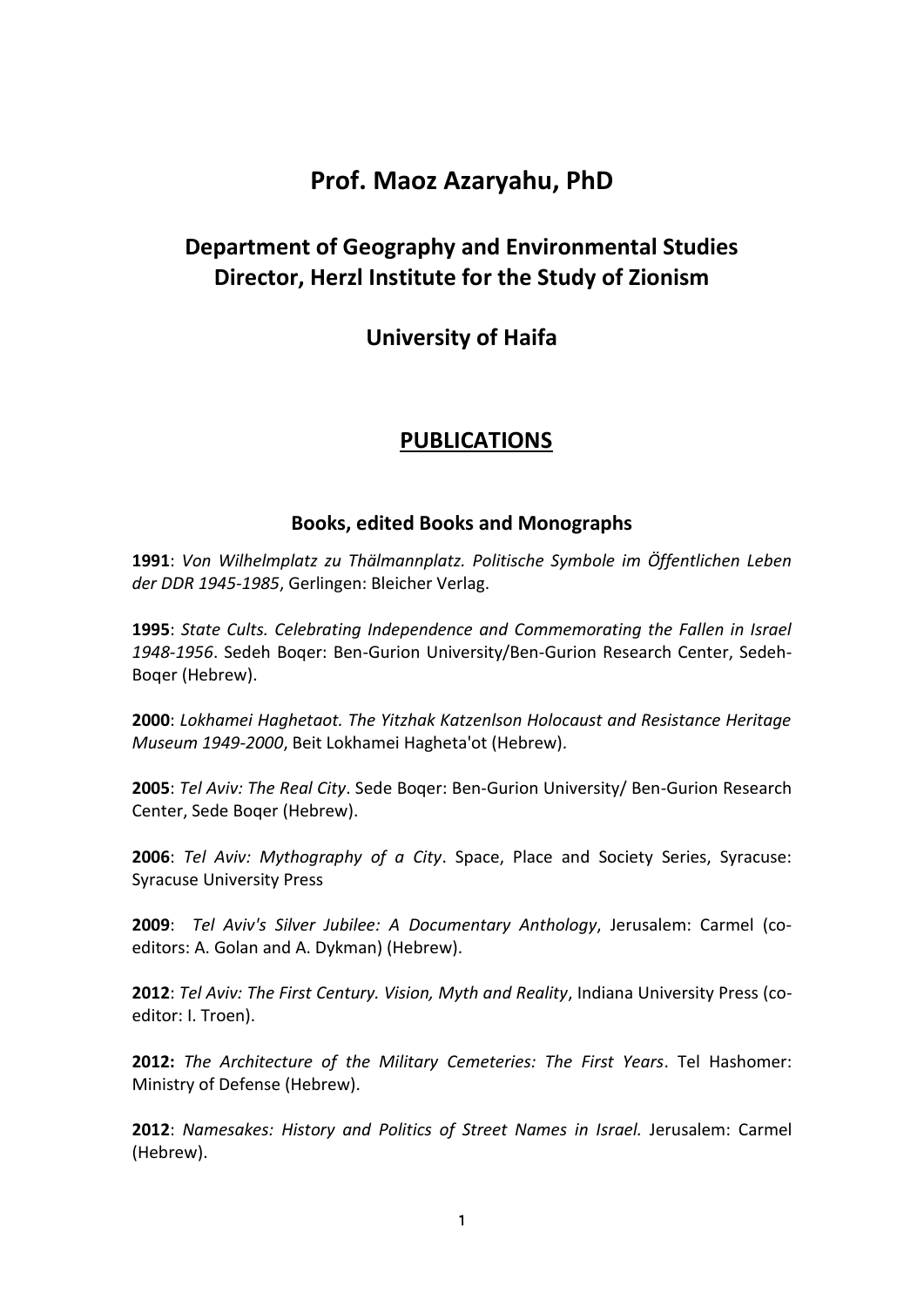**2015:** *A Place for Memory. The Creation of a national Pantheon at Tel Aviv's Old Cemetery*. Haifa: The Reuven Chaikin Chair for Geostrategy (Hebrew).

**2016:** Narrating Space / Spatializing Narrative: Where narrative theory and geography meet. Columbus, OH: Ohio State UP (co-authors: M. L. Ryan and K. E. Foote).

**2018:** *The Political Life of Urban Streetscapes: Naming, Politics and Place*. London and New York: Routledge (co-editors: R. Rose-Redwood and D. H. Alderman).

**2018:** *Positioning Memory*. Haifa: The Herzl Institute for the Study of Zionism.

**2019**: *En Route. From Trieste to Eretz Israel 1920-1940*. Haifa: The Herzl Institute for the Study of Zionism.

**2020**: *Naming, Identity and Tourism*. Newcastle: Cambridge Scholars Publishing (coeditors: L. Caiazzo and R. Coates).

**2021**: *An Everlasting Name. Cultural Remembrance and Traditions of Onymic Commemoration*, Berlin and Boston: De Gruyter.

**2021**: *The State of Tel Aviv: A Brief History* (Hebrew).

**2021**: *Between Commemoration and Amnesia. Forms of Holocaust Remembrance in Swiss and Transnational Perspectives*, Vienna-Cologne-Weimar: böhlau (co-editors: U. Gehring, F. Meyer, J. Picard and Ch. Späti)

## **Articles in Journals and Chapters in Books**

**1986**: 'Street Names and Political Identity: The Case of East Berlin', *Journal of Contemporary History* 21, 581-604.

**1988**: 'What is to be Remembered: the Struggle over Street Names, Berlin 1921-1930', *Tel Aviver Jahrbuch für deutsche Geschichte* 17, 241-258.

**1990**: 'Renaming the Past. Changes in "City-Text" in Germany and Austria 1945-1947', *History & Memory* 2(2), 32-53.

**1991**: 'Die Umbenennung der Vergangenheit oder die Politik der Städtischen Architexture. Ost-Berlin 1990-1991'. *Zeitschrift für Volkskunde* 88(1), 16-29.

**1992**: 'Topographie der Erinnerung. Die Israelische Denkmäler der Unabhängigkeitskrieg', *Kritische Berichte* 20(3), 90-95.

**1992**: 'The Purge of Bismarck and Saladin. The Renaming of Streets in Haifa and East Berlin. A Comparative Study in Culture-Planning', *Poetics Today* 13(2), 351-367.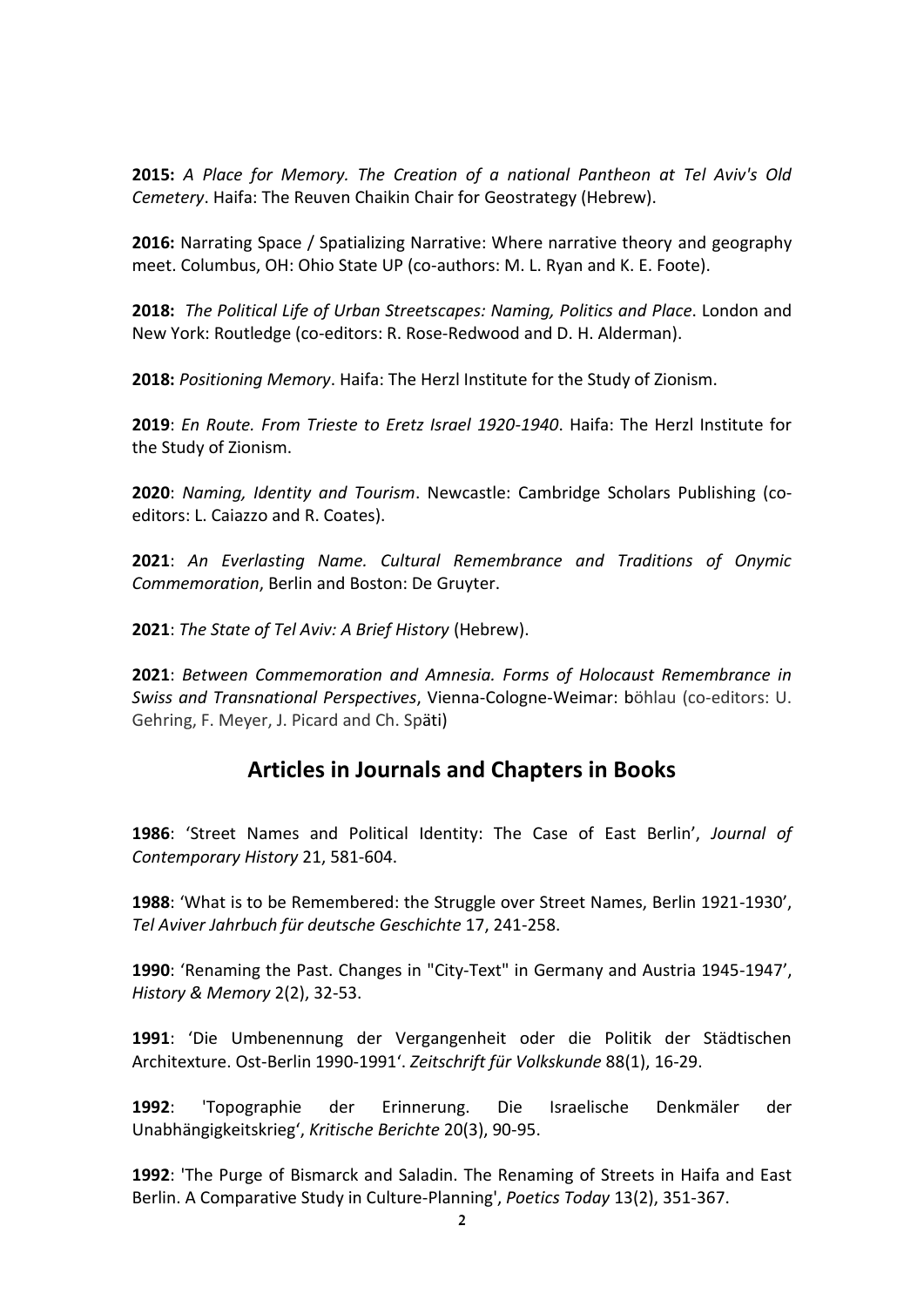**1992**: 'War Memorials and the Commemoration of the Israeli War of Independence 1948-1956', *Studies in Zionism* 13(1), 57-77.

**1993**: 'From Remains to Relics: Authentic Monuments in the Israeli Landscape', *History & Memory* 5(2), 82-103.

**1993**: 'Tale of Two Cities. The Commemoration of Israel's War of Independence in Tel Aviv and Haifa. A Study in the Construction of Israeli Memory', *Cathedra* 68, 98-125 (Hebrew).

**1993**: "Monuments of Heroic Sacrifice in Jerusalem", in E. Shiller *Ariel* 91-92, 127-132 (Hebrew).

**1994**: 'The Mountain, the Wall and the Narrative of the Third Temple', *Compar(a)ison*  2, 109-126.

**1994**:'Renaming Streets in East Berlin 1945-1991', in S. Volkov (ed.), '*From Division to Unification: Germany 1945-1990'*, Tel-Aviv: Am-Oved, 127-146 (Hebrew).

**1995**: 'The Monument of the 54th. Battalion of the Givati Brigade in Huleikat. A Study in the Commemoration of Israel's War of Independence', *Iyunim Bitkumat Israel.* 5, 336-363 (Hebrew).

**1996**.:'Water Towers in the Landscape of Memory: Negba, Yad Mordechai and Be'erot Yitzhak', *Cathedra* 79, 160-173 (Hebrew).

**1996**: 'The Power of Commemorative Street Names'. *Environment and Planning D: Society and Space*, 14, 311-330.

**1996**: 'The spontaneous formation of memorial space. The Case of Kikar Rabin, Tel Aviv', *Area* 28, 501-513.

**1996**: 'Mount Herzl: The Creation of Israel's National Cemetery', *Israel Studies* 1(2), 46- 74.

**1996**: 'The Topography of National Remembrance. Two Israeli Cases', in: Y. Gradus & G. Lipshitz, (eds.), *The Mosaic of Israeli Geography*, Beer Sheva: Ben Gurion University of the Negev Press, 253-260.

**1997**: 'German Reunification and the Politics of Street Names. The Case of East Berlin', *Political Geography* 16(6), 479-493.

**1997**: 'The Mythic Geography of 11th. of Adar: from Tel Hai to Birya and Eilat', *Ofakim Be'georafia* 46-47, 9-20 (Hebrew).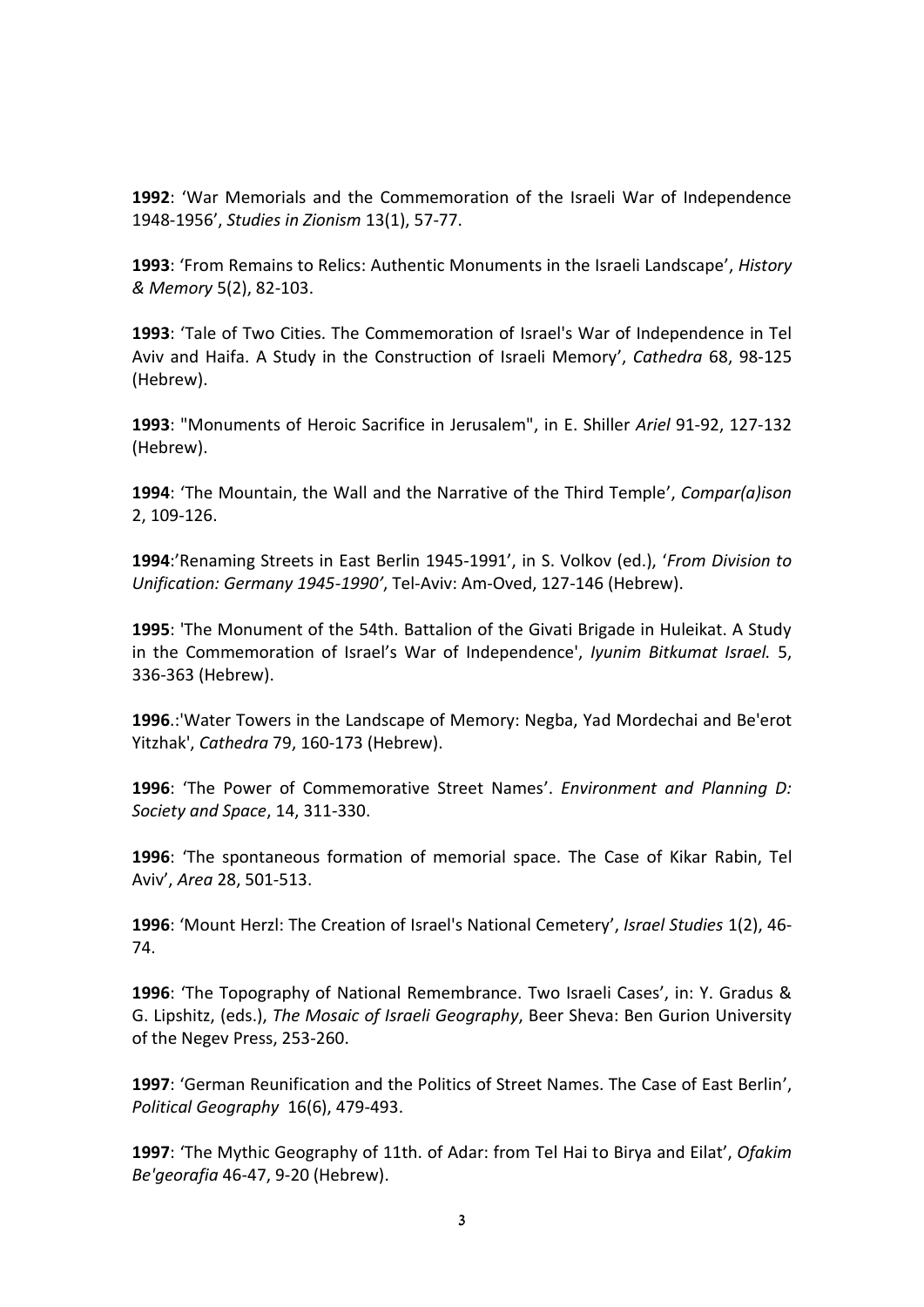**1997**: 'Zurück zur Vergangenheit? Die Strassennamen Ost-Berlins 1990-1994' in W. Speitkamp (ed.), *Denkmalsturz. Zur Konfliktgeschichte politischer Symbolik* Göttingen: Vandenhoeck & Ruprecht, 137-154.

**1998**: 'Jewish Tradition and National Cemeteries: Two Israeli Cases', in Harold Brodsky, ed., *Land and Community. Geography in Jewish Studies*, University Press of Maryland, 105-126 (co-author: Y. Bar-Gal).

**1999**: 'It is no Fairy Tale. Israel at 50', *Political Geography* 18(2), 131-147.

**1999**: 'Symbolic Places. A Study in the Geography of Zionist Mythology', *Transactions of British Geographers* 24(1), 109-123 (co-author: A. Kellerman).

**1999**: 'Golani or McDonald's Junction? A Case of a Contested Place in Israel', *The Professional Geographer,* 51(4), 481-492.

**1999**: 'Politicki simboli u svakidasnjici. Polisistemski pristup istrazivanju', *Etnoloska Tribina* 22 (Vol. 29), 255-273.

**1999**: 'On the Map', in D. Tartakover, ed. *A Trip Across the Country. Games from Mr. Barlevy's Store*, Tel Aviv: Museum of the Land of Israel, 43-45. (Hebrew) (co-author: Y. Bar-Gal).

**1999**: **'**The Independence Day Military Parade. Political History of a Patriotic Ritual', in E. Lomsky-Feder, & E. Ben-Ari (eds.), *The Military and Militarism in Israeli Society*, Albany: SUNY, 89-116.

**1999**: 'On Currency Notes', in B. Donner (ed.), *Hebrew Graphics. Shamir Brothers Studio*, Tel Aviv: Tel Aviv Museum of Art, 60-65 (Hebrew).

**2000**: 'Israeli Securityscapes', in John R. Gold and G. Revill, (eds.), *Landscapes of Defence*, Harlow, England: Prentice Hall, 102-113.

**2000**: 'Commissioned Memory. The Politics of Commemoration: Two Contemporary German Cases', *Tel Aviv Jahrbuch für deutsche Geschichte* 28, 341-366.

**2000**: 'McIsrael. Notes on the Americanization of Israel', *Israel Studies* 5(1), 41-64.

**2001**: '(Re)Naming the Landscape. The Formation of the Hebrew Map of Israel, 1949- 1960', *Journal of Historical Geography* 27(2), 178-195 (co-author: A. Golan).

**2001**: 'Water Towers. A Study in the Cultural Geography of Zionist Mythology', *Cultural Geographies* 8(3), 317-339.

**2001**: ' "Nature Gave us the Sea": A Cultural History of Tel Aviv's Beach, 1918-1948', *Ofakim Be'Geographia* 53, 95-112 (Hebrew).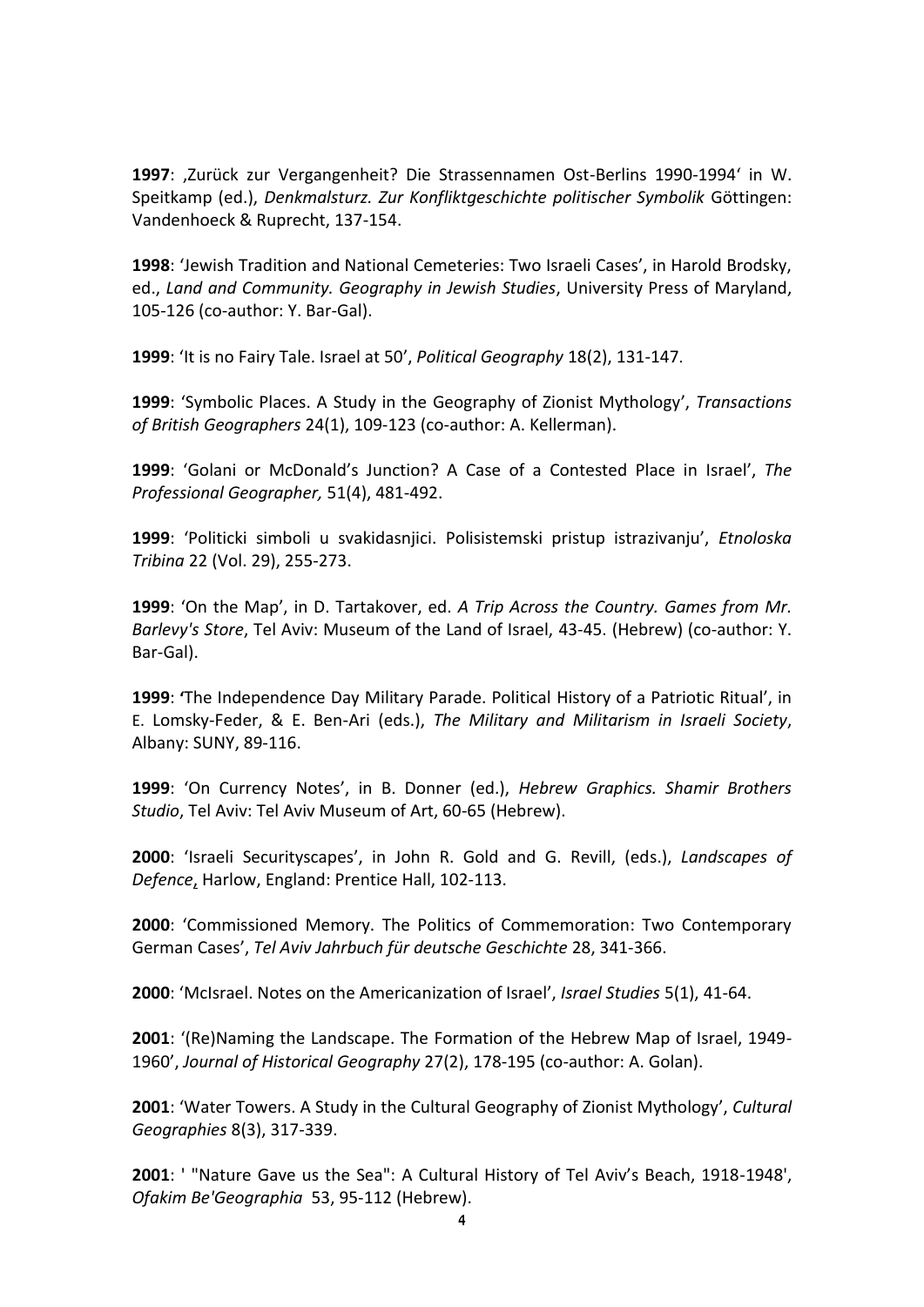**2001**: 'Hebrew and Hebraization. Aspects of Molding Cultural Identity', *Jewish Studies*  40, 77-88 (Hebrew).

**2001**: 'The Independence Day Parades: The first decade', in: B. Donner (ed.), *Pomp and Circumstance*, Tel Aviv: The Land of Israel Museum, 63-71 (Hebrew).

**2002**: 'Mapping the Nation. Street Names and Arab-Palestinian Identity: Three Case Studies', *Nations and Nationalism* 8(2), 195-213 (co-author: B. Kook-Doron).

**2002**: '(Re)Locating Redemption. Jerusalem: The Wall, Two Mountains, a Hill and the Narrative Construction of the Third Temple', *Modern Jewish Studies* 1(1), 22-35.

**2002**: 'Change and Continuity. Jewish Tradition and the Formation of Sovereignty Rites in Israel', in Z. Zameret and M. Bar-On, eds., *Israel: The First Decade*, Jerusalem: Yad Ben Zvi, 272-293 (Hebrew).

**2003**: 'RePlacing Memory. The ReOrientation of Buchenwald', *Cultural Geographies*  10(1), 1-20.

**2003**: 'Bab-el-Wad: the Remains of the Armored Vehicles', *Cathedra* 106, 119-138 (Hebrew).

**2003**: 'The design of cultural landscapes: Israeli water towers', *Motar* 11, 11-18 (Hebrew).

**2003**: 'The Tale of Two Monuments', in J. Baumel and T. Cohen (eds.), *Gender, Place and Memory in the Modern Jewish Experience* London and Portland: Or, Vallentine and Mitchell, 252-268.

**2004**: 'Zionist Homelandscapes (and their Constitution) in Israeli Geography', *Social and Cultural Geography* 5(3), 497-515 (co-author: A. Golan).

**2004**: 'The Israeli Pavilion at the World's Fair, Brussels 1958', *Israel. A Journal for the Study of Zionism and the State of Israel. History, Culture, Society* 6, 1-30 (Hebrew)

**2004**: 'Noise and the Formation of Urban Space: Tel Aviv 1926-1940', *Iyunim Bitkumat Israel. Studies in Zionism, the Yishuv and the State of Israel* 14, 73-96 (Hebrew) (coauthor: A. Golan).

**2004**: 'Naming the Streets of (Arab) Jerusalem during the British Mandate Period 1920- 1948'. *Ofakim Be'geografia* 60-61, 299-308.

**2004**: 'Homelandscapes. Zionist Landscapes of a Hebrew Homeland: Three Cases', in R. Robin & B. Strath, eds., *Homelands: Poetic Power and the Politics of Space.* Bruxelles: P.I.E.- Peter Lang, 149-164.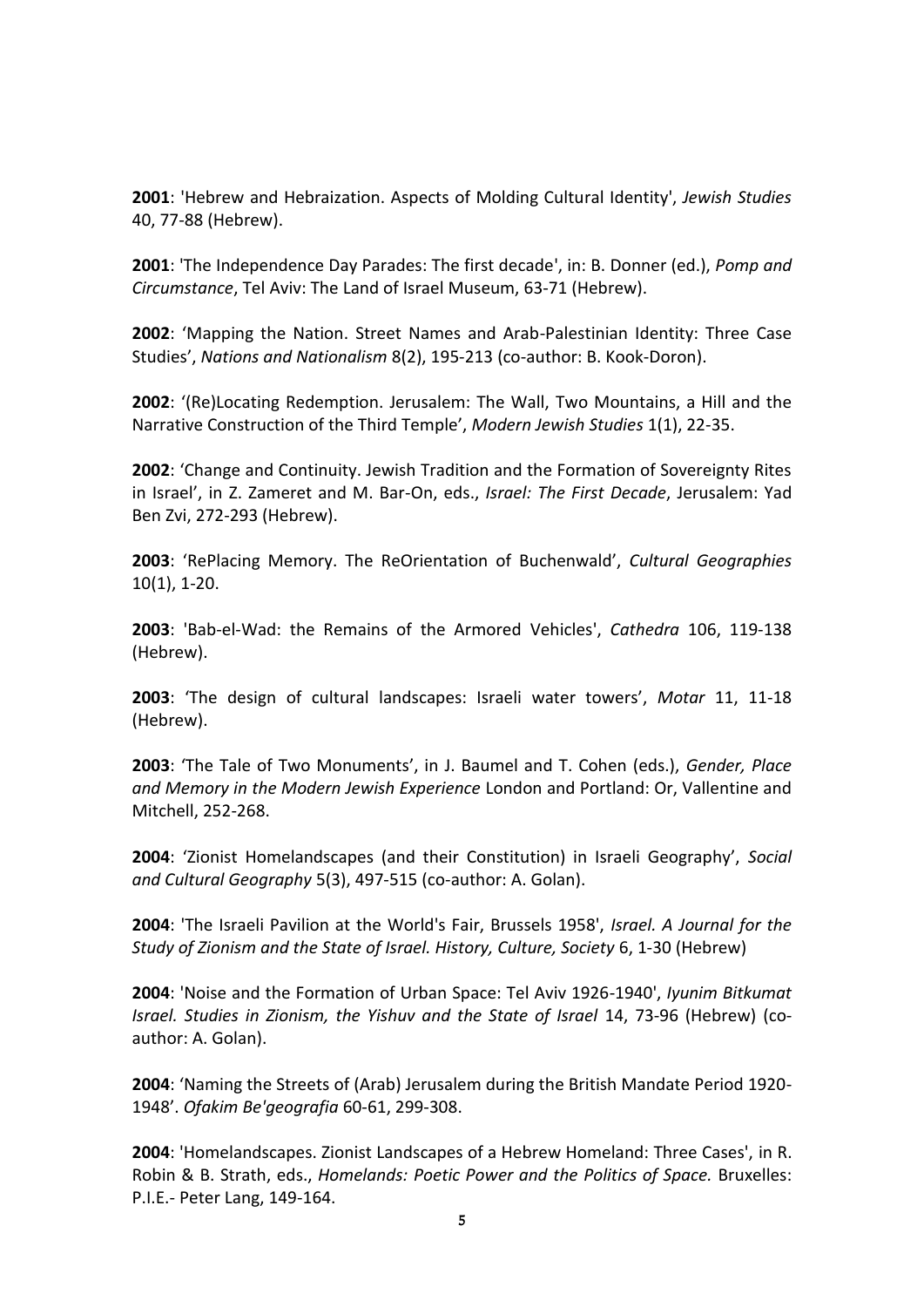**2005**: 'The Beach at the End of the World. Eilat in Israeli Popular Culture', *Social and Cultural Geography* 6(1), 117-134.

**2005**: 'Mt. Herzl: Historical Outline of the National Cemetery in Jerusalem', *Ofakim Be'geografia* 64-65, 369-383 (Hebrew).

**2005**: 'Security, Landscape and Political Communication: the Case of Golani Junction', U. Lebel (ed.), *Security and Communication: Dynamic Relations*, Beer Sheva: Ben-Gurion University Press, 387-401 (Hebrew).

**2007**: 'Contested Beachscapes: Planning and debating Tel Aviv's Seashore in the 1930s,' *Urban History* 34(2), 278-295 (co-author: A. Golan).

**2007**: 'Toward a Geography of Memory: Geographical Contribution to the Study of Commemoration and Memory,' *Journal of Political and Military Sociology* 35(1), 125- 144 (co-author: K. Foote).

**2007**: 'Tel Aviv – between center and periphery', in O. Heilbronner and M. Levin (eds.), *Between Sderot and Sderot Rotschild: Center and Periphery in Israel.* Tel Aviv: Resling, 167-194 (Hebrew).

**2008**: 'Tel Aviv: Center, Periphery and the Cultural Geographies of an Aspiring Metropolis'. *Social and Cultural Geography* 9(3), 303-318.

**2008**: 'Historical Space as Narrative Medium: On the Configuration of Spatial Narratives of Time at Historical Sites' *GeoJournal* 73(3), 179-194 (co-author: K. Foote).

**2008**: 'Collective Memory and the Politics of Urban Space: an introduction', *GeoJournal* 73(3), 161-164 (co-authors: R. Rose-Redwood and D. H. Alderman).

**2008**: 'The Formation of the Hebrew Sea in Pre-State Israel', *Modern Jewish Studies*  7(3), 251-267.

**2008**: 'State vs. Nation: Notes on Post-Nationalism', in N. Rothenberg and E. Schweid (eds.), *Studies on Jewish People, Identity and Nationality*. Jerusalem: Van Leer Institute and Ha'Kibbutz Ha'Meuchad, 33-44 (Hebrew).

**2008**: 'Local Commemoration. Names for the streets of Be'er Sheva: 1973-1998', in Y. Gradus and E. Meir-Glitzenstein (eds.), *Be'er Sheva: Metropolis in the Making*, Beer Sheva: Ben-Gurion University Press, 197-216 (Hebrew).

**2009**: 'Tel Aviv Birthdays: Anniversary Celebrations of the First Hebrew City 1929- 1959', *Israel Studies* 14(3), 1-20.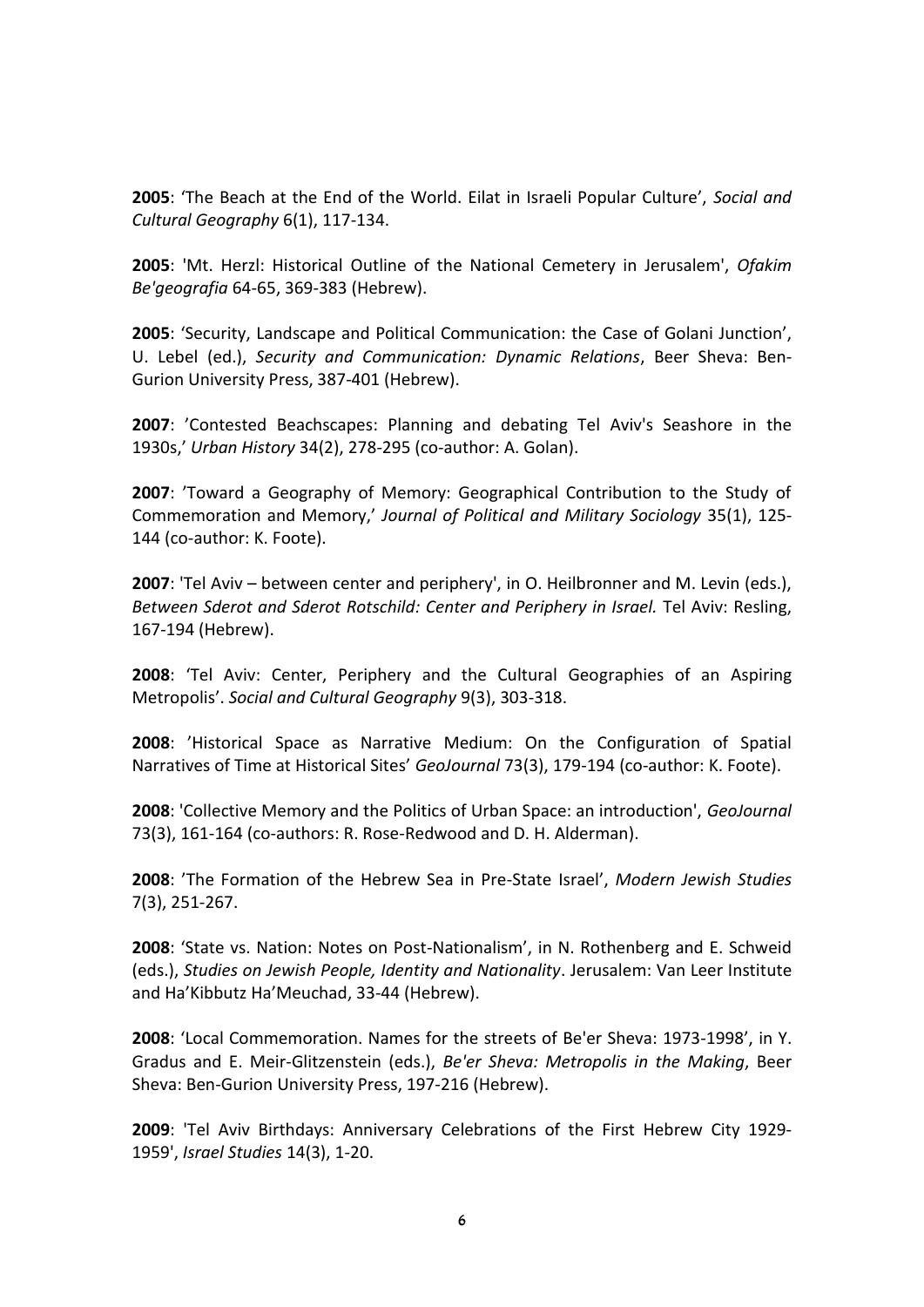**2009**: 'Rabin Road. Toponymic Commemorations of Yitzhak Rabin in the Israeli Landscape 1995-2005', in I. Rosenson and O. Israeli (eds.), *Living in Spirit: Studies in Education and Security in Honor of Haim Israeli*, Tel Aviv: Ministry of Defense Press (Hebrew), 213-231.

**2009**: 'Naming the Past: Commemorative Street Names', in L. Berg and J. Vuolteenaho (eds.), *Critical Toponymies: Contested Politics of Place Naming*, Farnham: Ashgate, 53- 70.

**2010**: 'Geographies of toponymic inscriptions: new directions in critical place-names studies', *Progress in Human Geography* 30(4), 468-486 (co-authors: R. Rose-Redwood and D. H. Alderman).

**2011**: 'Public Controversy and Commemorative Failure: Tel Aviv's Monument to Holocaust and National Rebirth', *Israel Studies* 16(1), 129-148.

**2011**: 'The Critical Turn and Beyond: the Case of Commemorative Street Naming', *ACME* (Critical Geographies) 10(1), 28-33.

**2011**: 'The Politics of Commemorative Street Renaming: Berlin 1945-1948', *Journal of Historical Geography* 37(4), 483-492.

**2012**: 'Rabin's Road: The Politics of Toponymic Commemoration of Yitzhak Rabin in Israel'. *Political Geography* 31(1), 73-82.

**2012**: 'Renaming the Past in post-Nazi Germany: Insights into the politics of street naming in Mannheim and Potsdam'. *Cultural Geographies* 19(3), 383-398.

**2012: '**Photography, Memory and Ethnic Cleansing: The Fate of the Jewish Quarter of Jerusalem, 1948—John Phillips's Pictorial Record', *Israel Studies* 17(2), 62-76 (coauthors: A. Golan).

**2012**: 'Hebrew, Arabic, English: The Politics of Multilingual Street Signs in Israeli Cities', *Social and Cultural Geography* 13(5), 461-480.

**2013**: 'Erinnerungsverpflichtung und Erinnerungsgewebe. Gefallenen-gedenken in Israel', in M. Hettling and J. Echternkamp (eds.), *Gefallenengedenken im gobalen Vergleich*, Munich: Oldenburg, 253-280.

**2013**: 'The Herzliya Gymansium Building; Between Nostalgia and Memory', in G. Raz, (ed.), *Gymansium Days: The Herzliya Hebrew Gymansium*, 1905-1959, Tel Aviv: The Eretz Israel Museum/the Hebrew Gymansium "Herzliya", 71-82 (Hebrew).

**2013**: 'Commemorative Renaming of Streets: The Case of East Berlin 1945-1951', *Ofakim Be'geografia* 83, 22-39 (Hebrew).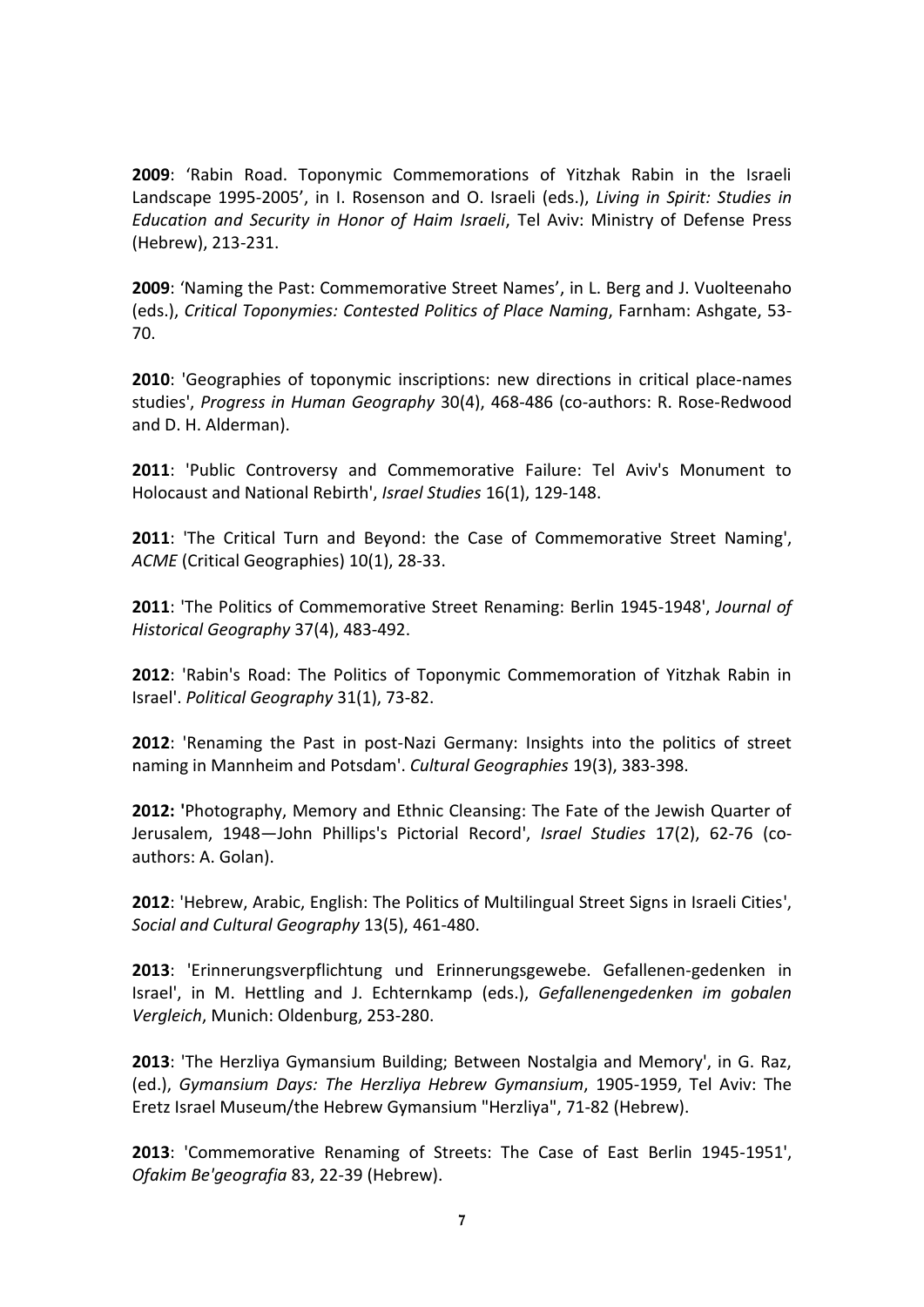**2013**: 'Memory in the Landscape: Invisible Memorials – Three Case-Studies', *Cathedra* 150, 211-238 (Hebrew).

**2014**: 'On Flags', in S. Shealtiel (ed.), *Raise the Flag! Flags of Hashomer Hazair. One Hundred Years of the Movement*, Givat Haviva: Yad Ya'ari, 12-27 (Hebrew, co-author: A. Berkowsky).

**2015**: 'The Geopolitics of Internment: An Inquiry into the Burial of Muhammad Ali in Jerusalem, 1931'. *Israel Studies* 20(1), 31-56 (co-author: Y. Reiter).

**2016**: 'Wrecks to relics: battle remains and the formation of a battlescape, Sha'ar Ha'Gai, Israel', in D. Drozdzewski, S. De Nardi and E. Waterton (eds.), Memory, Place and Identity: Commemoration and Remembrance of War and Conflict, London and New York: Routledge, 74-92.

**2017**: 'Amongst the names: Gan-Ha'Banim, Tel Aviv-Yafo', in N. Lissovsky and T. Alon-Mozes (eds.), *Gideon Sarig: Gardens for People*, Israel 2017, 122-139 (Hebrew).

**2017**: "Revisiting East Berlin and Haifa: a Comparative Perspective on Renaming the Past" in Rose-Redwood, R., D. Alderman, and M, Azaryahu (eds.), *The Political Life of Urban Streetscapes: Naming, Politics and Place*, London and New York: Routledge, 56- 73.

**2017**: 'Israel: Geography, Demography, and Economy', in: S. Ilan Troen and R. Fish (eds.), *Essential Israel: Essays for the 21<sup>st</sup> Century*, Bloomington, Indiana: Indiana University Press, 12-39 (co-authors: S. Ilan Troen and A. Golan).

**2017**: 'Herzl in Tel Aviv: A Commemorative Journey', in K. Kuhn, K. Sontag, and W. Leimgruber (eds.), Lebenskunst: Erkundungen zu Biographie, Lebenswelt und Erinnerung, Köln-Weimar-Wien: böhlau, 300-310.

**2020**: 'Name-Making as Place-Making', in L. Caiazzo, R. Coates and M. Azaryahu (eds.), *Naming, Identity and Tourism*. Newcastle: Cambridge Scholars Publishing, 11-28.

**2021**: 'Connected Memories: The Founders' Garden and Beit Yad LeBanim, Hadera', in N. Lissovsky (ed.), *Perspectives on the Work of Landscape Architect Zvi Dekel, Tel Aviv: Bavel*, 84-99 (Hebrew).

**2021**: 'Street Naming and Shoah Remembrance: The Case of Tel Aviv-Yafo', in M. Azaryahu, U. Gehring, F. Meyer, J. Picard and Ch. Späti (eds.), *Between Commemoration and Amnesia. Forms of Holocaust Remembrance in Swiss and Transnational Perspectives*, Köln-Weimar-Wien: böhlau, 149-160.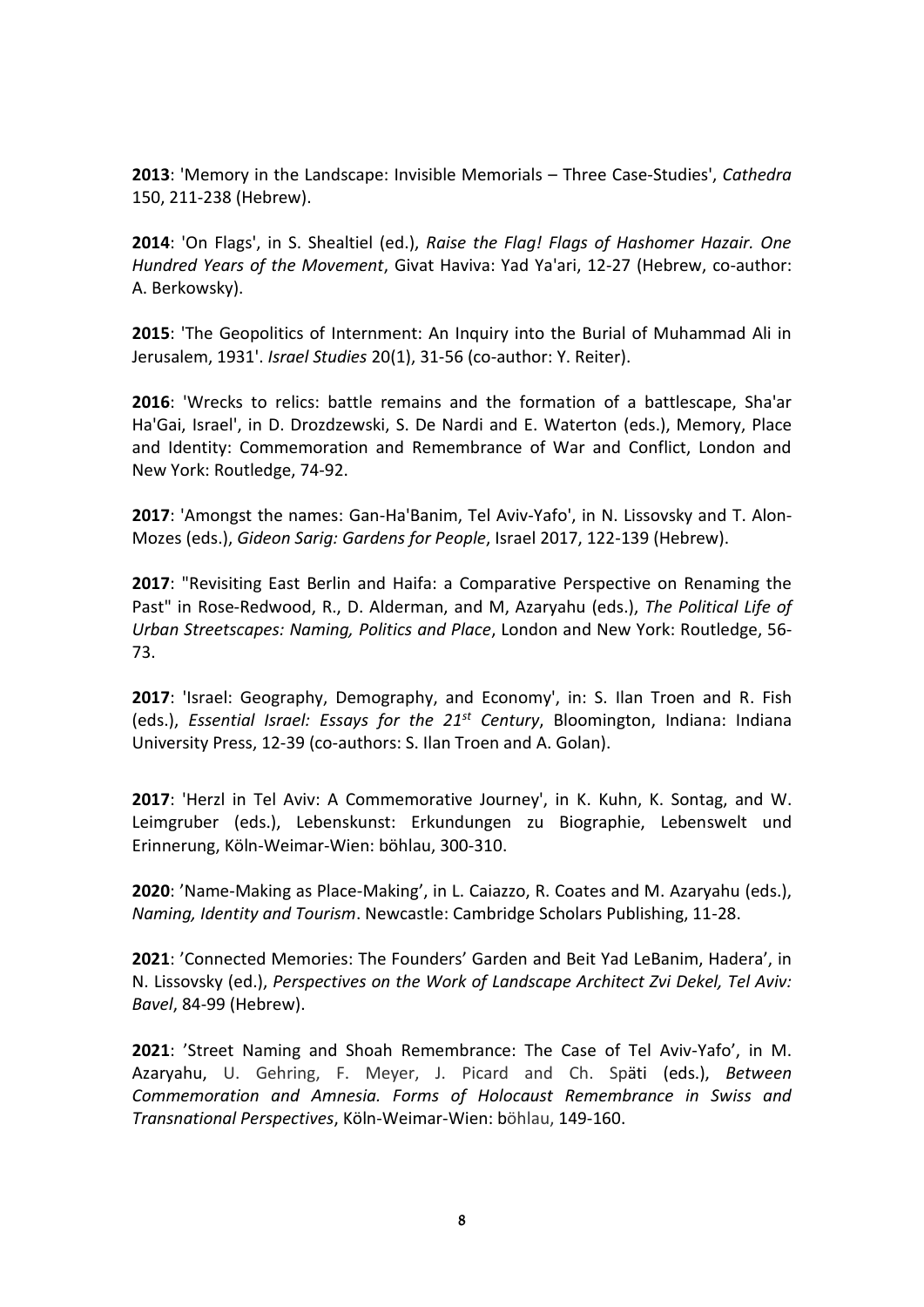## **Essays**

**1990**: 'Language and National Identity', *Skira Hodshit* 37(4), 3-9 (Hebrew).

**1991**: 'St. Petersburg, Petrograd, Leningrad: The Rise and Fall(?) of the Soviet Constitutive Myth', *Skira Hodshit*, 38(5), 11-20 (Hebrew).

**1992**: 'The Agents of Hebraicization', *Politika*, November 1992, 46-49 (Hebrew).

**1998**: 'Hebraizing a country: the formation of the Hebrew map', *Gesher* 137, 63-68

**2003**: 'Germany, differently', *Eretz Aheret* 18, 44-47 (Hebrew).

**2007**: 'Odessa, Odessa', in M. Amir (ed.), *Documentally. Essays on Israeli Documentary Film*, Tel Aviv: Am Oved, 170-179 (Hebrew), co-author: A. Dykman).

**2009**: "Mehr eine Idee als eine Stadt', *Aufbau* (Das Jüdische Monatsmagazin), special issue 100 Jahre Tel Aviv, March, 6-8.

**2009**: 'The New York of the Land of Israel', *Ha'aretz*, special supplement 100 Years of the First Hebrew City, April, 14-15.

**2012**: 'King George Street: On the Preservation of Toponymic Colonial Heritage in Israeli Streetscapes', *Atarim* 2, 47-50 (Hebrew).

**2017**: Water Towers in the Zionist Landscape, *Atarim* 6: 31-38 (Hebrew).

### **Reviews**

**1996**: 'The Monument as Memorial' [Review of E. Levinger, 1993, *Memorials to the fallen in Israel* Tel Aviv: Ha'Kibbutz Ha'Meuchad] *Ya'adut Z'manenu* 10, 315-318 (Hebrew).

**1997**: 'Points of View' [Review of George F. Thompson, ed., 1995, *Landscape in America*, Austin: University of Texas Press] *Geographical Research Forum*, 17, 81-83.

**1998**: 'A Survey of Cultural Geography'" [Review of M. Crang, 1998, *Cultural Geography*, London: Routledge] *Geographical Research Forum* 18, 110-114.

**1998**: 'The History of Memory'" [Review of: I. Shamir, 1996, *Commemoration and Remembrance. Israel's Way of Molding its Collective Memory Patterns*, Tel Aviv: Am-Oved], *Iunim Betkumat Israel*, 8, 250-252 (Hebrew).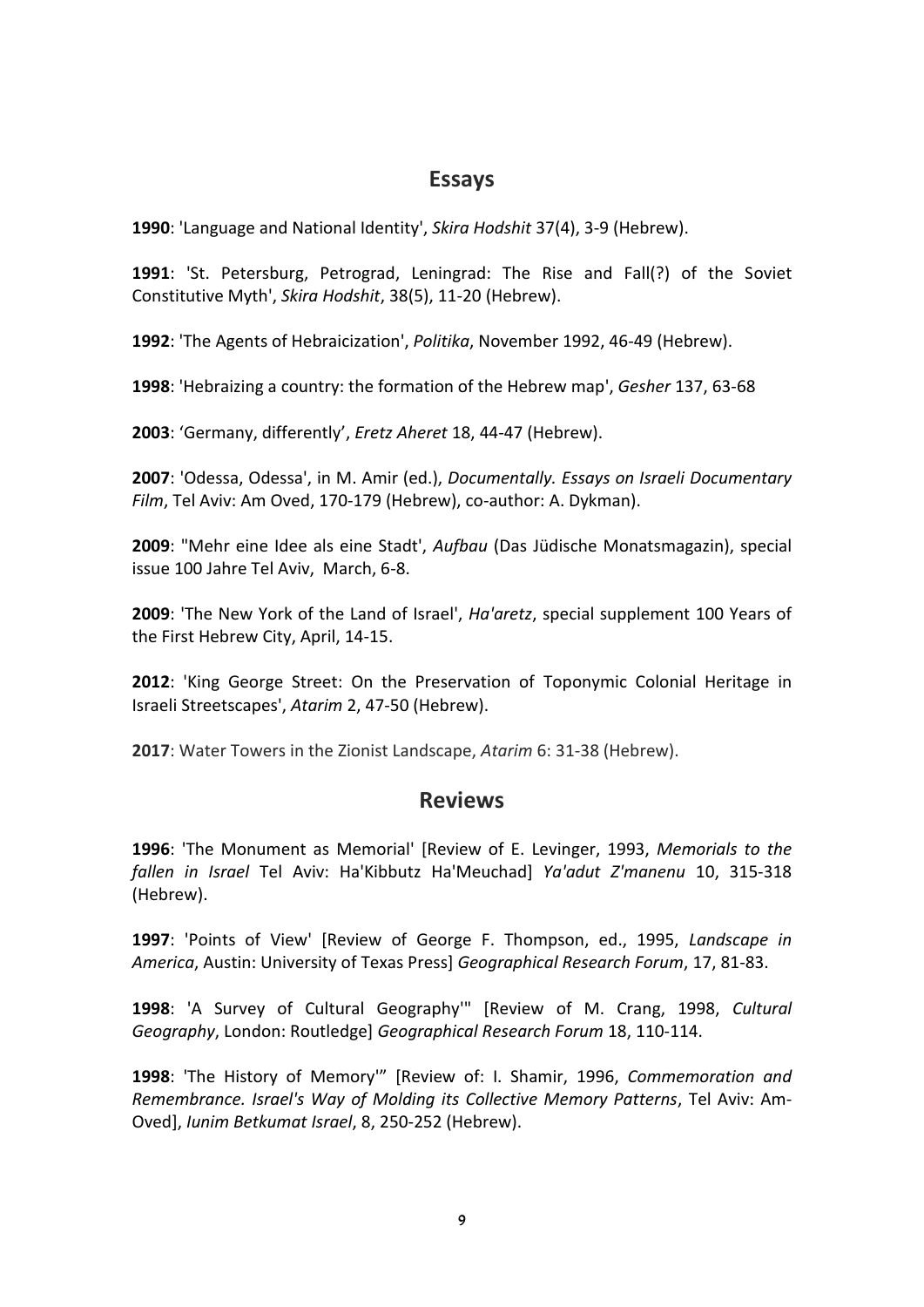**1998**: 'The Hardware of Remembrance' [Review of: I. Shamir, 1996, *Commemoration and Remembrance. Israel's Way of Molding its Collective Memory Patterns*, Tel Aviv: Am-Oved], *Jewish History* 12(2): 145-147.

**2002**: 'Intellectual Genetics' [Review of Y. Ben-Arieh, 2001, *Land in the Mirror of its Past. Studies in Historical Geography of the Land of Israel*, Jerusalem: The Hebrew University Magnes Press and Yad Ben-Zvi], *Zmanim* 79, 98-102 (Hebrew).

**2002**: 'In the Eyes of the Beholder' [Review of A. Mishori, 2000, *Look, Watch and See. Zionist Icons and Visual Symbols in Israeli Culture*, Tel Aviv: Am Oved); R. Sela, Photography in Palestine/Eretz Israel in the 1930s and 1940s, Ha-Kibbutz Ha-Meuhad, 2000] *Israel. A Journal for the Study of Zionism and the State of Israel. History, Culture, Society* 1, 133-142 (Hebrew).

**2004**: [Review of M. Feige, 2003, *One Space, Two Places: Gush Emunim, Peace Now and the Construction of Israeli Space*, Jerusalem: The Hebrew University Magnes Press], *Megamot* 43(2), 396-399 (Hebrew).

**2005**: [Review of B. Wallach, 2003, *Understanding the Cultural Landscape*], *Geography Research Forum* 25, 148-151

**2007**: [Review of S. Roberman. 2005. *Memory in Immigration: Veterans of the Red Army in Israel* Jerusalem: Magnes], *Megamot*, 415-417 (Hebrew).

**2007**: [Review of J. Baumel, 2004, *Exemplary Heroes: The Yishuv Paratroopers and the Design of Israel's Collective Memory*, Sedeh Boqer: Ben Gurion University Press], *Cathedra* 121, 189-194 (Hebrew).

**2009**: 'Not a city, but a poem' [Review of A. Helman, 2007. *Surrounded by sun and sea: urban culture in Mandate Tel Aviv*, Haifa: Haifa University Press], *Cathedra* 133, 165- 167 (Hebrew).

**2012**: [Review of Adrian Frank, 2010. City Life, London: Sage], *Geography Research Forum* 32, 148-149.

**2016**: [Review of I. Troen, The Design of Zionist Settlement: Imagination and Planning in Actuality, Beer Sheva: Ben Gurion UP], *Cathedra* 160, 174-179 (Hebrew).

### **Encyclopedia Entries**

**2009**: 'Street Names and Iconography'. *Elsevir's International Encyclopedia of Human Geography*.

**2009**: 'Semiotics'. *Elsevir's International Encyclopedia of Human Geography* (co-author: Kenneth E. Foote).